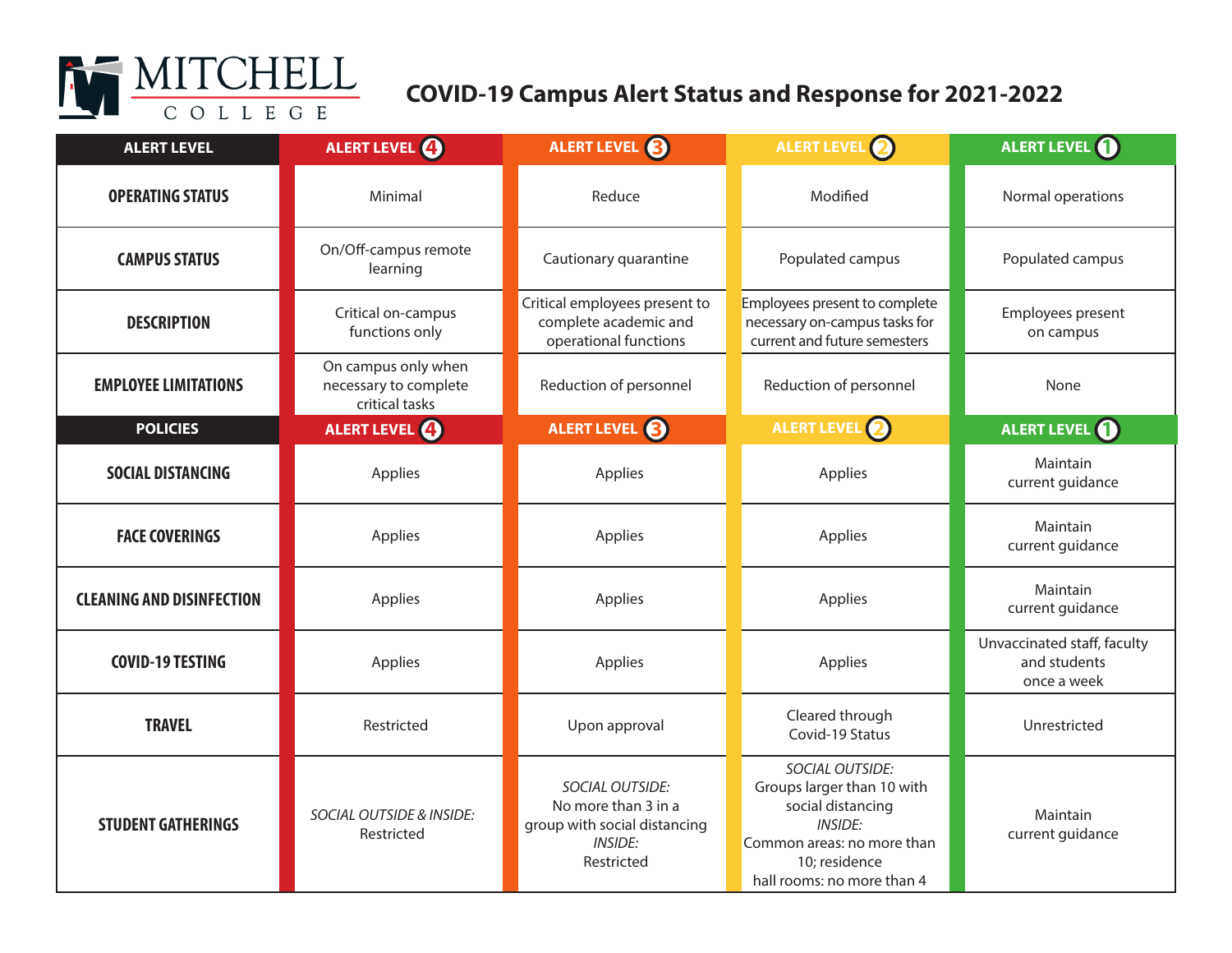

## **COVID-19 Campus Alert Status and Response for 2021-2022**

| <b>ALERT LEVEL</b>                                       | ALERT LEVEL <b>4</b>          | ALERT LEVEL <b>6</b>                                         | ALERT LEVEL 2                              | ALERT LEVEL (                |
|----------------------------------------------------------|-------------------------------|--------------------------------------------------------------|--------------------------------------------|------------------------------|
| <b>ACADEMIC BUILDINGS</b>                                | Closed                        | Limited access to students                                   | Open                                       | Open                         |
| <b>RESIDENCE HALLS</b>                                   | Residents only<br>(room only) | <b>Residents Only</b><br>(room and floor<br>assignment only) | Residents only<br>(residence hall)         | Maintain<br>current guidance |
| <b>PEERS IN ROOMS</b>                                    | None                          | None                                                         | Limited to 4                               | Maintain<br>current guidance |
| <b>DINING SERVICES</b>                                   | Take-out                      | Take-out                                                     | Take-out                                   | Normal operations            |
| <b>ATHLETIC FACILITIES</b>                               | Closed                        | Closed                                                       | Limited with procedures<br>and supervision | Normal operations            |
| <b>MAIL ROOM</b>                                         | Open                          | Open                                                         | Open                                       | Open                         |
| <b>HEALTH AND WELLNESS</b>                               | Open                          | Open                                                         | Open                                       | Open                         |
| <b>LIBRARY SERVICES</b>                                  | Pick-up only                  | Pick-up only                                                 | Open - limited density                     | Open                         |
| <b>VISITORS</b>                                          | Restricted                    | Restricted<br>(urgent needs)                                 | Family only<br>(vaccination required)      | Maintain<br>current guidance |
| <b>ADMINISTRATIVE (THAT CAN</b><br><b>WORK REMOTELY)</b> | Off campus                    | Off campus                                                   | Reduce population                          | Open                         |
| <b>FACULTY</b>                                           | Off campus                    | On campus limited                                            | On campus                                  | On campus                    |
| <b>ACADEMIC OFFERING</b>                                 | On/Off campus remote          | On campus remote                                             | <b>TBD</b>                                 | In person                    |
| <b>CHILDREN'S LEARNING CENTER</b>                        | TBD by VPAA                   | Open                                                         | Open                                       | Open                         |